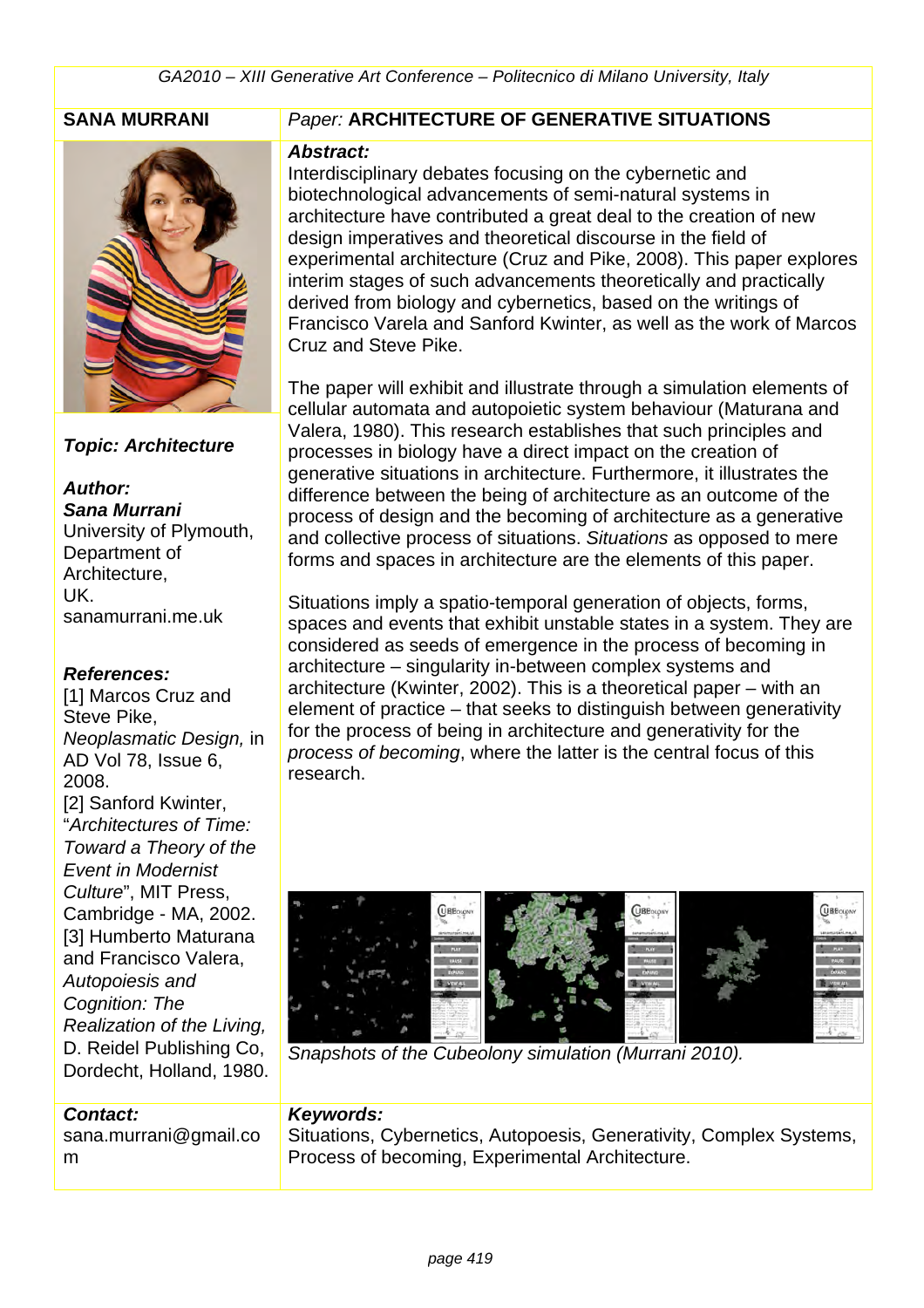# **Architecture of Generative Situations**

**Mrs. S. Murrani, BSc Arch, MSc Arch, PhD (awarded pending corrections).** *Department of Architecture, University of Plymouth, Plymouth, United Kingdom sanamurrani.me.uk e-mail: sana.murrani@gmail.com*

# **Abstract**

Interdisciplinary debates focusing on the cybernetic and biotechnological advancements of semi-natural systems in architecture have contributed a great deal to the creation of new design imperatives and theoretical discourse in the field of experimental architecture. This paper explores interim stages of such advancements theoretically and practically derived from biology and cybernetics, based on the writings of Francisco Varela and Sanford Kwinter, as well as the work of Marcos Cruz and Steve Pike.

The paper will exhibit and illustrate through a simulation elements of autopoietic system behaviour. This research establishes that such principles and processes in biology have a direct impact on the creation of generative situations in architecture. Furthermore, it illustrates the difference between the being of architecture as an outcome of the process of design and the becoming of architecture as a generative and collective process of situations. Situations as opposed to mere forms and spaces in architecture are the elements of this paper.

Situations imply a spatio-temporal generation of objects, forms, spaces and events that exhibit unstable states in a system. They are considered as seeds of emergence in the process of becoming in architecture  $-$  a singularity in-between complex systems and architecture. This is a theoretical paper – with an element of practice – that seeks to distinguish between generativity for the process of being in architecture and generativity for the process of becoming, where the latter is the central focus of this research.

# **Interim Stages: Experimental Architecture**

The influence of interdisciplinarity in architecture accounts for the change in its generation through the media of representation from the past, present and future of design tools, presentation techniques and drawings to the experience of architecture as a whole, and is also the motivation of this paper. Both representation and experience have a direct impact on the development of the tools of design and generation as well as interactivity in architecture. This is due to the tools of representation and methods of generation that have changed and developed dramatically under the influence of the technological/digital and biological advancements of the current age [1]. This has had a great impact on the way we perceive and conceive architecture and to some extent has called for a divided age of representation. As a consequence our experience of architecture as well as our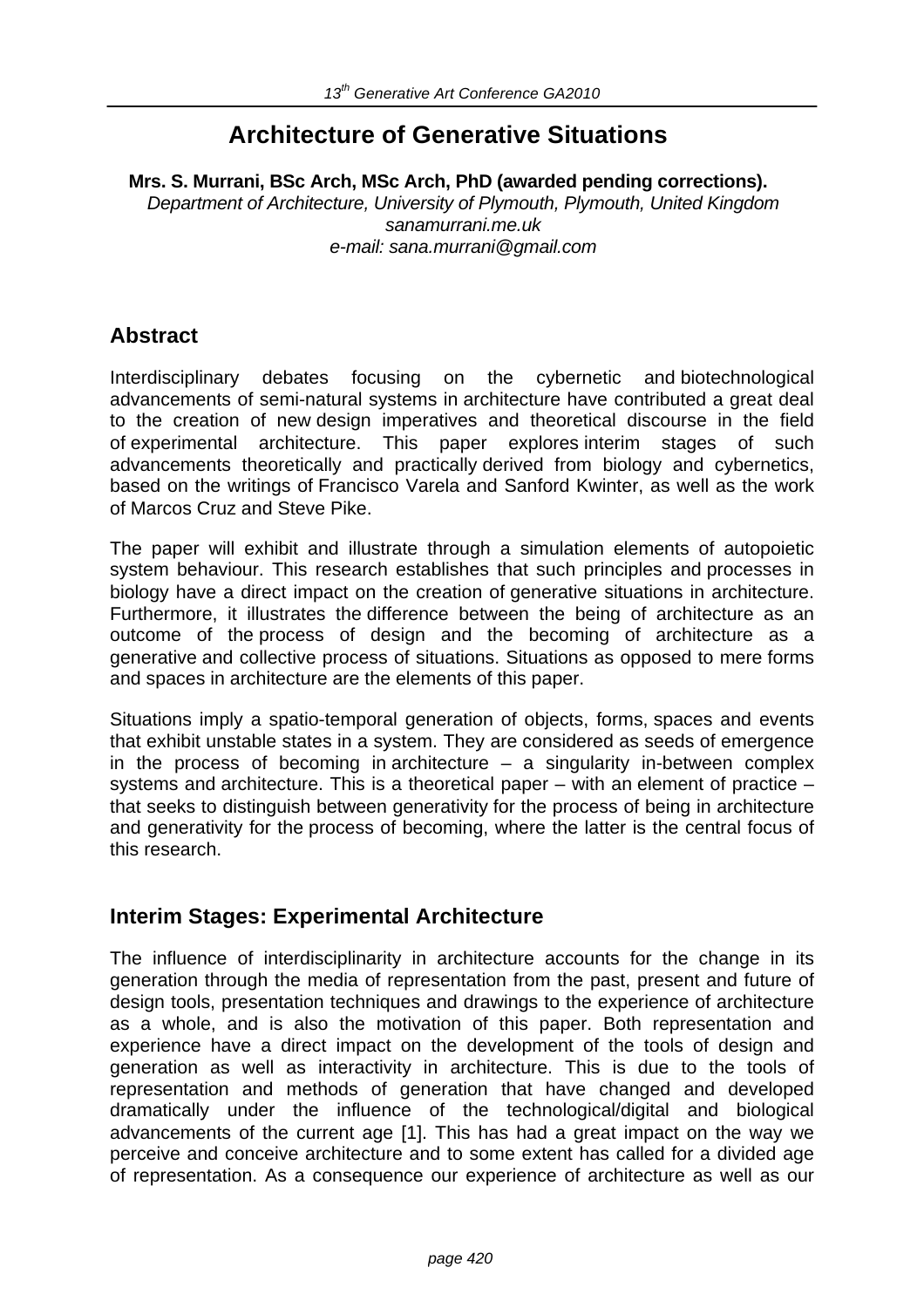consciousness is constantly changing to adapt itself to new trajectories of perception and cognition [2]. The inputs of this paper – experimentation in architecture under the influence of the biotechnological age and the principles and processes of generativity – are at the core of interdisciplinary debates concerning complex systems and technological generation that have contributed a great deal to the dynamism of the architectural system of generation, representation and experience [3]; [4].

Nature builds architectures composed of trillions of moving components; the number of interactions between these components increases exponentially with the number of the components themselves and so these architectures are inevitably complex. This complexity confounds conventional design methods. Thus, superficial attempts to copy nature in which rigid modularity is enforced - for example by claiming a correspondence between cells and bricks – will be certain to fail. Architectural design methods must have some kind of basis in natural systems in order to model natural survival, but the outcome of such methods does not necessarily have to be the same as that of nature. In fact, this paper focuses on obtaining relevant knowledge from natural systems, analysing it, reconstructing it, and using it to build a new hypothesis, a hypothesis for design and generation evoked by experimental representation in architecture.

Attempts at reaching some levels of investigation in this field of semi-natural systems can be seen stretching from the work of artists such as Oron Catts and Ionatt Zurr in their Tissue Culture & Art Project (initiated in 1996), the work of architects such as Marcus Cruz and Steve Pike in their prosthetic architecture, and extending to Philip Beesley's immersive and interactive environment created for Venice Biennale 2010 Hylozoic Ground. Cruz and Pike's projects deliver a degree of integration between biological entities and design practices on a conceptual and experimental level. This can be seen in their publication Neoplasmatic Design which is full of vivid examples of experimentation and explorations of the field of biology in relation to design and representation practices in architecture. This collection features their own work such as Contaminant and that of invited guests from Comfo-Veg Club (1970s) by Peter Cook to Density Fields in Viscous Bodies (2008) by Tobias Klein [4]. In their own words, Cruz and Pike describe such new bio-architectures as composites that sometimes appear as constructed entities and other times as living beings, explaining "The line between natural and artificial is progressively blurred" [4].

In their work, Cruz and Pike strive to connect design processes to current biological phenomena such as genetic engineering, cloning, and transgenics. Such attempts to model biological principles in architecture are not unprecedented. They extend historically back to Le Corbusier's suggestion of buildings that function as an organism, passing by designs by Buckminster Fuller and Frei Otto (inspired by D'Arcy Thompson's key work On Growth and Form), reaching the Neoplasmatic designs of Cruz and Pike. In fact, this historical background of the use of different techniques in design and representation in relation to the current tools and media of representation has played a great part in shifting the purpose of technology from the use of mechanical and clinical machines into the involvement of prosthetic technoscientific devices that have become an extension of our own bodies. Such a shift was reflected in the tools and media of representation and communication.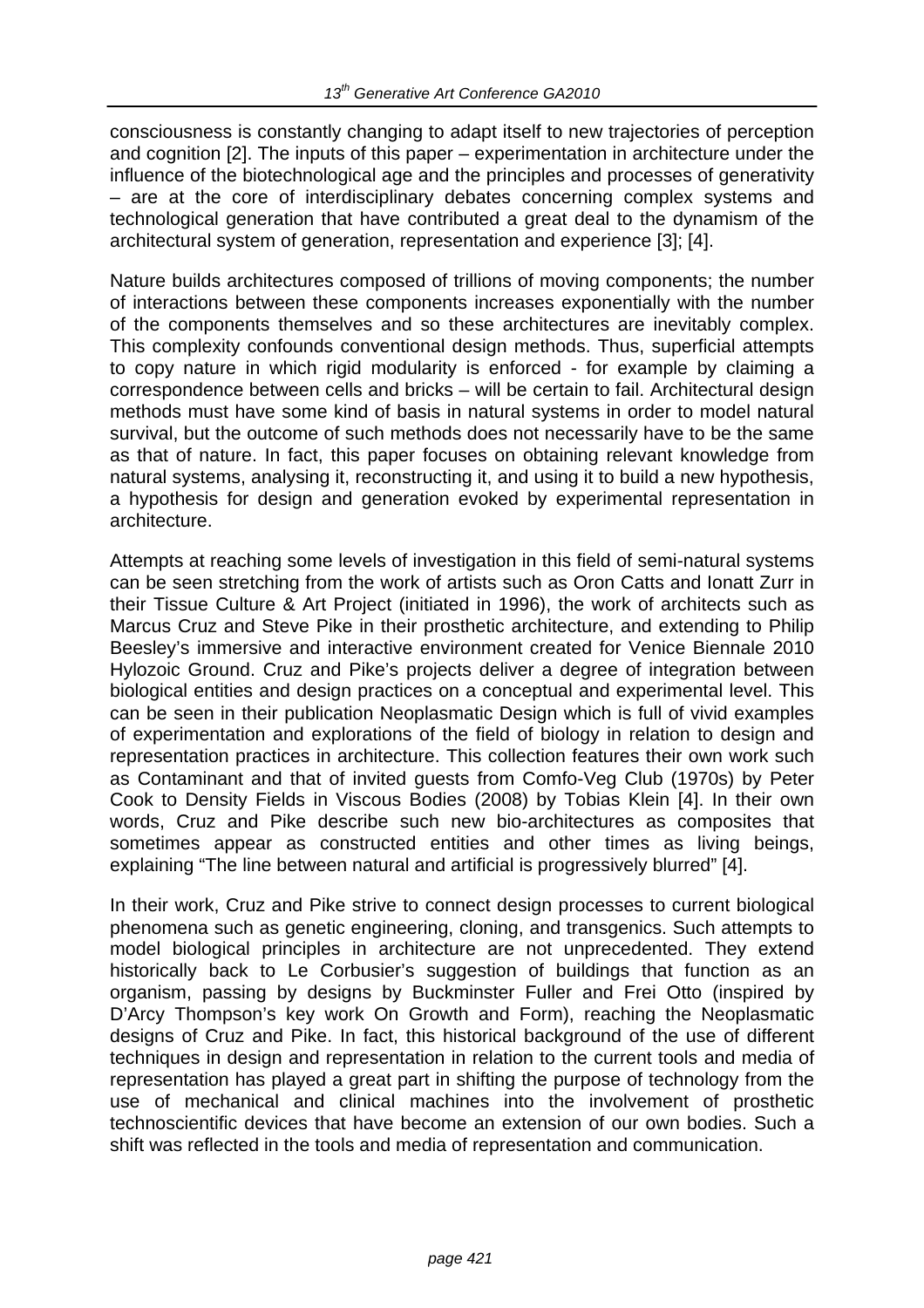# **Cybernetics and Architecture: Between Principles and Processes**

Architecture, like nature, is composed of overlapping and interacting complex processes based on the methods and designs of its generation, tools and representation as well as the media in which it is experienced whether it is physical, digital or hybrids of both. Most such complex patterns in nature are formed out of equilibrium; i.e., they are not in their most thermodynamically stable state [5]. In other words, they are systems, which never reach equilibrium, and their processes always have a cyclic nature, such as, the flow of rivers, the growth of cities, and the complexity of networked societies.

Architects, engineers and designers have always been fascinated by nature's various patterns and their formation on multiple scales and levels of sophistication. Nevertheless, there is a single aim; it lies in learning techniques and rules that can be taken into another field, such as architecture, which have been tested in nature. Thus nature is the medium of all interim stages of experimentation and exploration on different scales, relating to the technology and potentiality of materiality, principles and processes of formation and existence, or meta-perception and cognition of its innovative speculations. The methodology of extracting principles and processes from a certain field and applying them into a different field is in its essence a cybernetic approach "[…] the science that studies abstract principles of organization in complex systems" [6].

In addition to this, cybernetics focuses on the possible behaviours of its variables rather than their material presence [7]. Most important for this paper is second-order cybernetics (also called the new order) and this is defined as "[…] the study of the role of the (human) observer in the construction of models of systems and other observers" [6]. Cybernetics was popularized in the late 1940s by Norbert Wiener, a mathematician and scientist who was especially interested in the structure and behaviour of machines. More importantly he focused on principles and processes of control and communication in self-regulating systems such as the animal and the machine as well as their elementary mechanisms of behaviour [8].

In an attempt to define behaviour in architecture based on Wiener's findings; change can occur to any architectural form and space in their environment and context. In architectural terms, output would mean changes in the material and immaterial representation of architectural form and space, while input can mean changes in the architectural experience; such as, the behaviour of the observer/user as well as changes in the environment, day and night, etc. Therefore, and in order to establish the behaviouristic approach to architecture as a system; generation, representation and experience are vital processes that feed back into each other, and hence, cannot be separated [9].

To imply behaviour in architecture through cybernetic principles does not mean referring to architecture which attempts to illustrate cybernetic processes, nor to an architecture which embodies cybernetic machines such as robots. On the contrary, it is the relationship between the underlying forces which construct a cybernetic system in architecture that is the crucial concern here. These underlying forces are what Wiener refers to as the changes between the output and the input which result in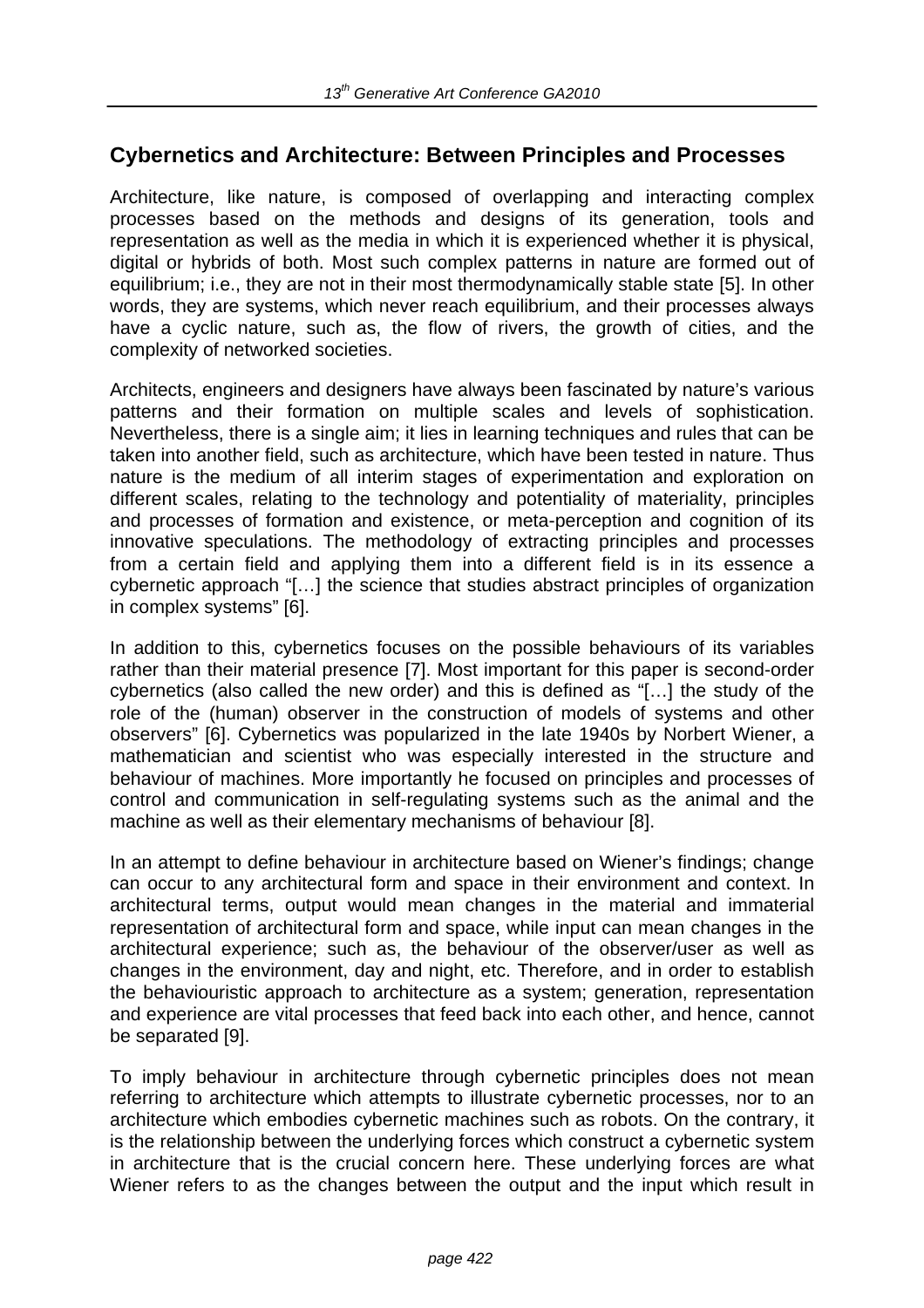behaviour. On a deeper level the underlying forces link directly to the circularity, feedback and communication processes of cybernetic systems, such changes in behaviour will alter our perception, and allow us to realise and utilise new techniques of representation which in return will evoke new experiences, experimentations and conceptions in architecture on a theoretical and practical level.

Cybernetics contributes a great deal to inventions of current contemporary design and presentation tools in architecture such as Computer Aided Design (CAD) programmes. However, this is just the superficial relevance of cybernetics to architecture. Gordon Pask in 1969, described a deeper level of this relationship, where he states "The argument rests upon the idea that architects are first and foremost system designers who have been forced, over the last 100 years or so, to take an increasing interest in the organizational (i.e. non-tangible) system properties of development, communication and control" [10].

Pask referred in his famous article The Architectural Relevance of Cybernetics in 1969, to examples of system designs such as the ingenuity of Temple Meads Station (1840 by I. K. Brunel) and the Crystal Palace Exhibition (1851-1936 by J. Paxton). Their inventions of the use of iron and glass to fulfill certain emerged needs in society, were excellent examples of system designs. Pask had predicted a cybernetic theory of architecture which would make use of Computer Aided Design (CAD) programs to help develop useful instruments in design, and principles and processes in different disciplines such as psychology, ecology and economics. A cybernetic theory will have a greater unified influence on architectural theory for analyzing or generating system designs. Architecture will "act as a social control" where it will be difficult to isolate or separate it from its users and their experiences, and eventually be able to generate dialogues between the architectural environment and its inhabitants, users and observers through new material innovations and involvements in Artificial Intelligence (AI), Virtual Reality (VR) and later on Interactivity [10]. These predictions meant that architects will eventually be able to create complex architectural systems out of simple inputs. This is in principle what architecture in the mid 1800s evidenced by the innovative designs of Paxton and Brunel achieved, and this is at the core of the elementary principle of complex systems from which cybernetics as a field emerged.

The key writings by Gordon Pask of the New Cybernetics are about putting the observer in the heart of the system of observation [11] and emphasising von Foerster's vision for "a cybernetics of cybernetics" where the observer enters the system and is allowed to stipulate his or her own purpose [12]. The cybernetics of cybernetics (also known as second-order cybernetics) carries principles of the firstorder. It in fact came into being in the 1970s as a continuation rather than a break between the generations with its elementary focus on autonomy, self-organization and more fundamentally, cognition [13].

In their book Autopoiesis and Cognition: The Realization of the Living, Humberto R. Maturana and Francisco J. Varela define living systems as units of interaction that follow the structure of their organization while maintaining the circularity of their interactions with the observer [14]. "A living system defines through its organization the domain of all interactions into which it can possibly enter without losing its identity, and it maintains its identity only as long as the basic circularity that defines it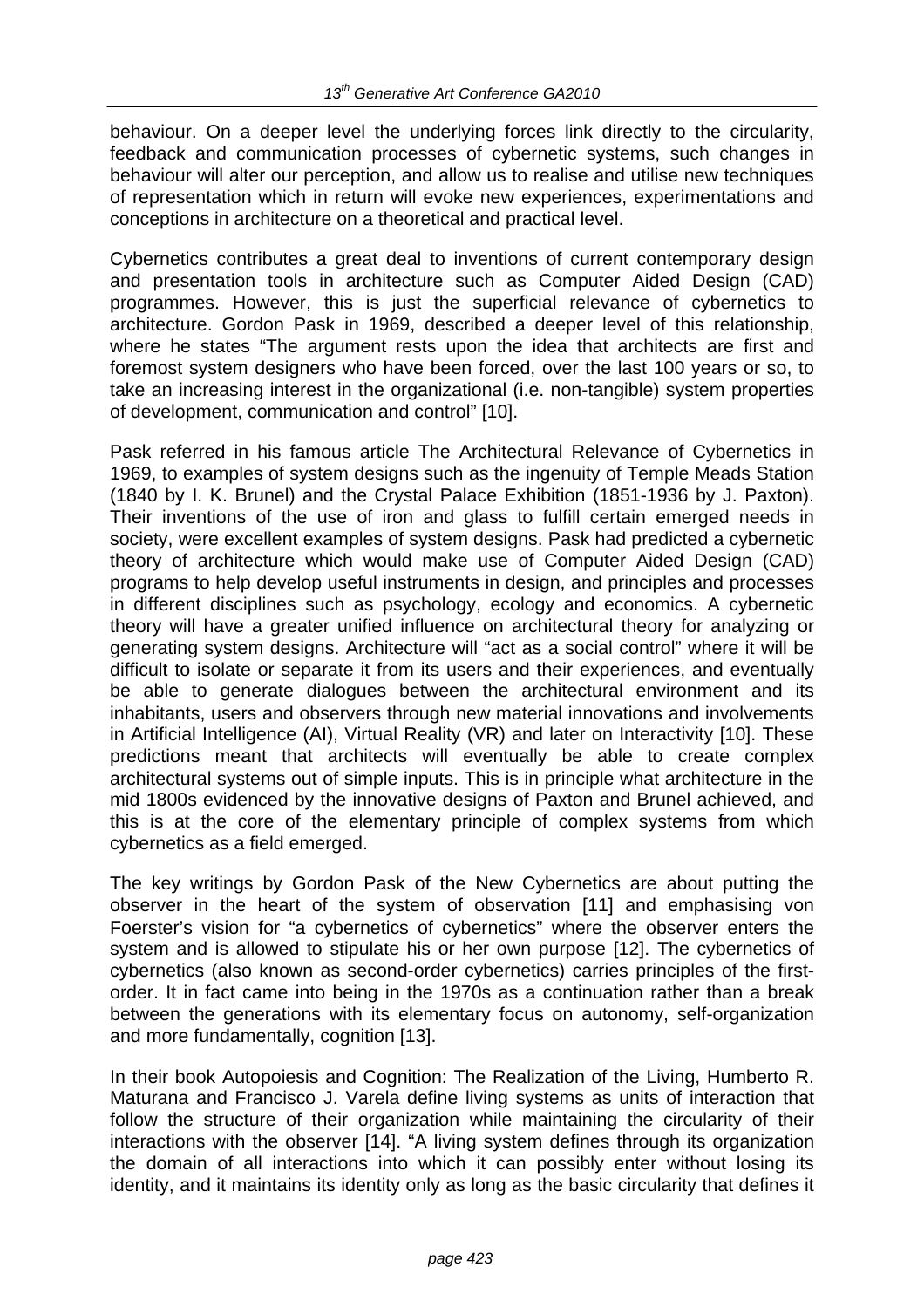as a unit of interactions remains unbroken. Strictly, the identity of a unit of interactions that otherwise changes continuously is maintained only with respect to the observer, for whom its character as a unit of interactions remains unchanged" [14].

This indirectly leads to the assumption that the cognition of spatial architecture is dependant on the articulate organizations recognized in patterns that can be derived from abstractions of biological systems. Concurrently, returning to the assumption that irregular patterns are formed out of equilibrium, meaning they never reach a stable state, we can conclude that architectural forms and spaces are patterns that are potentially transient too. As a consequence, layers of patterns of articulated organizations and abstractions become part of the spatial and temporal architectural system, which will evoke constant change in the outcome, whether the outcome is the entire system in general, or form and space in particular.

# **Generativity between Being and Becoming: Situations**

One of the leading architectural critics, the first to write extensively about the effect of the complexity of natural systems on architecture, is Charles Jencks. In 1995 Jencks wrote a book The Architecture of the Jumping Universe, A Polemic: How Complexity Science is Changing Architecture and Culture. In this book he endeavoured to explain sudden changes in architectural influences at the time, from the idea of the static to the mechanical universe of the Modernist Era, eventually reaching a Cosmogenic Era in which development is constant [15]. Many architects such as Peter Eisenman, Rem Koolhaas, Greg Lynn and others, have written and practiced the extensions of a cosmogenic universe with its dynamism and complexity in architecture. They drew on the critical philosophies of Deleuze, Derrida, and Foucault, as well as cutting-edge scientific debates, to reach a supercritical position in architecture [16]. Eisenman comments on the supercritical future of architecture, where he states "A future as a constant becoming rather than being, not an avantgarde of the perceptually new but the becoming of the critical act of an art that can only destroy itself, and which only by destroying itself can constantly renew itself" [17].

The process of being ends when the object or architecture is represented physically and/or virtually, while the process of becoming implies constant change, transience and dialogue due to the reflections of the observer's interpretations of his/her own consciousness and experiences onto architecture. The process of becoming implies that architecture is not a static experience but rather unfolds patterns of behaviour reflected in its generation and representation and this is experienced both spatially and temporally. Hence the outcome of the process of becoming can be seen as an event or a situation generated through interactions between rules and processes to create unstable formative relational patterns rather than a descriptive form or space. For Doreen Massey and other contemporary philosophers, not only generation and experience, but also representation is a dynamic process. Representation produces space-time not through the process of fixation, but rather through the continuation in production of the process of becoming rather than being [18]. This paper takes on Massey's attributes of representation as an active and productive engagement within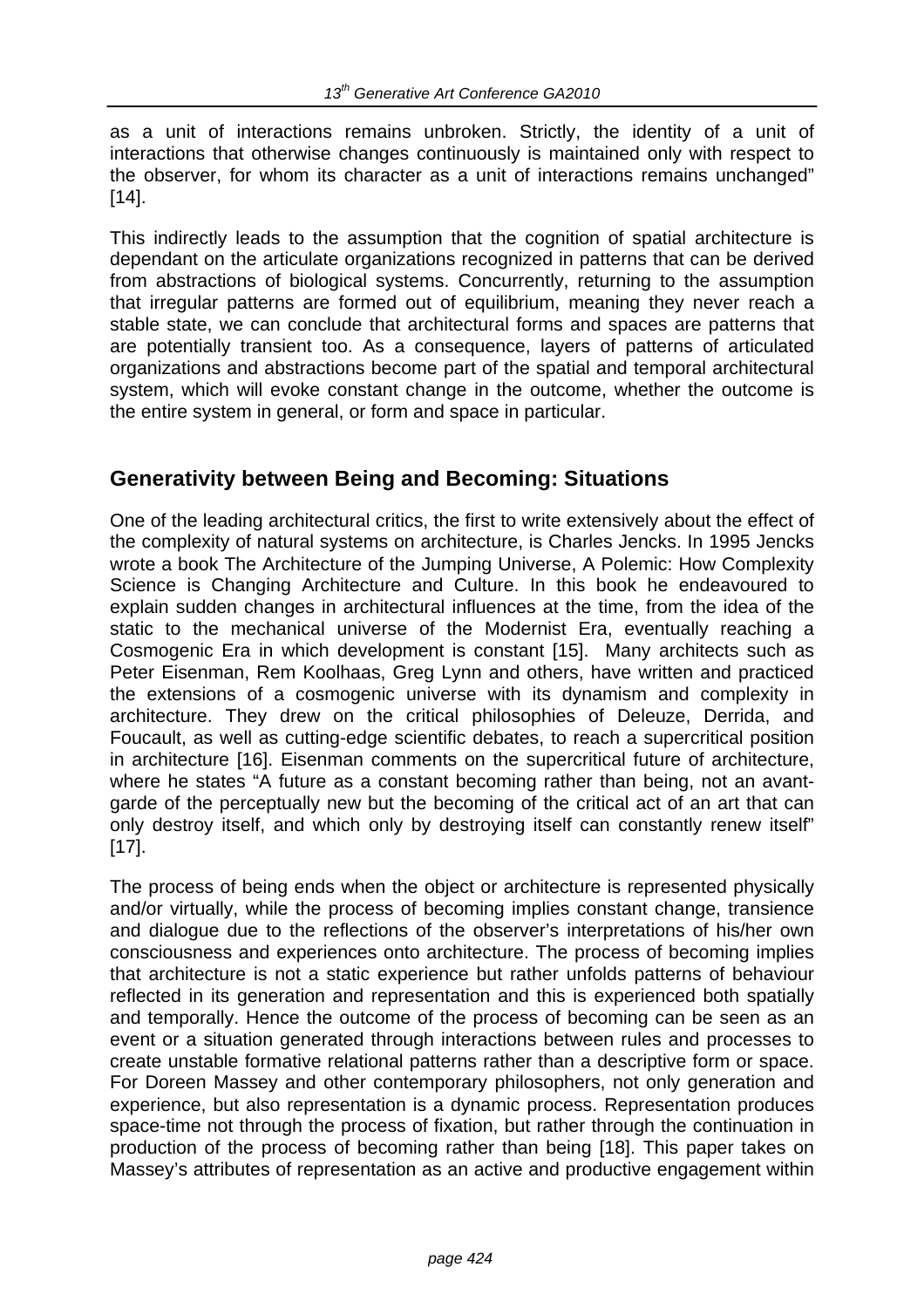the process of becoming and a constitutive rather than a mimetic experimentation of the world in which its notions of materiality and immateriality are constantly influencing one another in an exchange of states.

Among the wide range of designers and architects who have attempted to generatively produce formative relational designs through the use of algorithms are Michael Hensel of the Architectural Association in London, Celestino Soddu, founder of the Generative Design Lab in Milan Polytechnic University, and others such as Benjamin Aranda and Chris Lasch who in their architectural pamphlet Tooling explored principles of morphogenesis in design by utilizing an algorithmic language for each process they suggested, creating, at the basic level, the first seed for the growth and development of patterns and later on forms. It seems that by inventing such algorithms they have created patterns of form that can be assembled according to the rules governing the formation of this particular pattern [19]. Kwinter undeniably expresses his support of such methods of form exploration, where he argues "[…] design must not focus uniquely on first order regulatory processes but must target the second order controls that regulate the regulatory processes themselves. The genius of nature and design meet precisely here" [20].

Mathematically and with the aid of digital computers Turing establishes a theory of morphogenesis where he explains the effects of random disturbances to the equilibrium of systems of chemical reactions. Based on the assumption that each organism – when slightly disturbed – develops from homogeneity into a pattern rather than from one pattern into another, Turing develops a non-linear theory of instability due to differences in reaction rates as functions of concentrations in patterns, later known as Turing Instability [21]. Such theories were the basis for the emergence of speculative and inspiring fields of computer science such as Artificial Intelligence (AI), and Artificial Life (AL), which have had a great impact on generation, pattern formation and experimentation in art and architecture.

Sanford Kwinter echoes much the same when he recalls Alan Turing's breakthrough of algorithms, where "numbers could be automated within functions" in order to explain the complexity of nature [20]. Kwinter goes on to describe the benefit of algorithms and the way they function in design when derived from complex natural systems, stating: "The rule derives the algorithm and the rule is not a number. The rule is a pressure that is always limited by another rule. Rules do not make forms – the limitations that rules impose on one another do" [20]. Kwinter in representing the world as a complex dynamical system and fluid manifolds identifies two kinds of influence that occur in time during the process of becoming. Kwinter distinguishes those that are random, and incoherent, passing through the system without influencing it, and others that leave a trace in the process and are called singular. The singular ones are the ones that "give rise to potential or real morphogeneses within and across the system" [3].

Kwinter builds his idea of singularity on the existing knowledge of the field of computer science and in particular the promise of ultra-artificial intelligence which will be marked by the development of machines or robots that achieve superhuman intelligence. Those machines will later be capable of building still more sophisticated intelligences creating what is known as "intelligence explosion" [22]. This hypothetical event in time is called "The Singularity"; the term was originally coined in the 1950s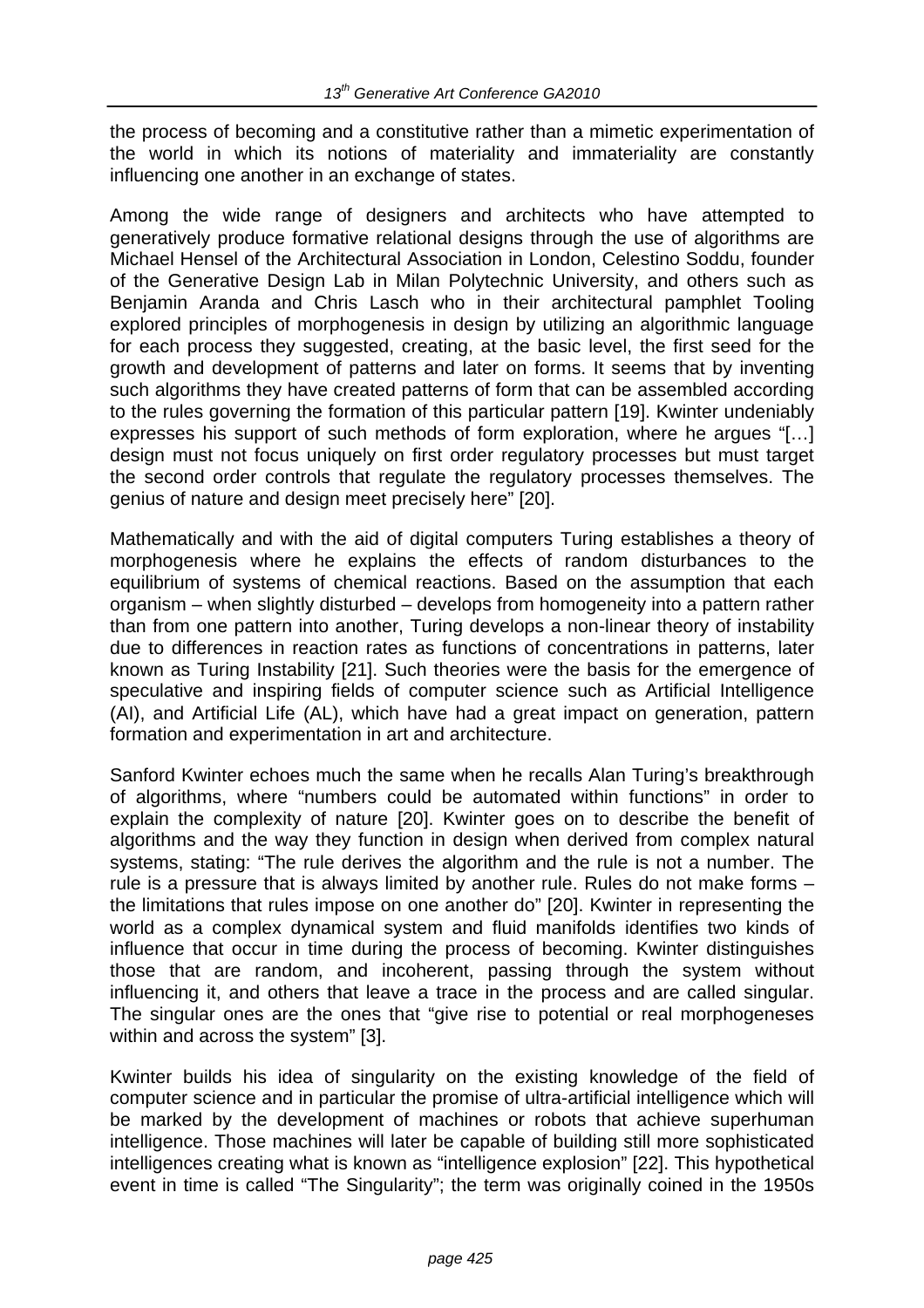by the American mathematician John von Neumann as he described the impact of technological advancements on societies, cultures and their consciousness. In his book The Singularity Is Near: When Humans Transcend Biology, Ray Kurzweil predicts the "technological singularity" of human-like intelligent machines revolutionising most aspects of human consciousness where humans and machines will become one and the same [23]. The connotations and interpretations of the word Singularity were not limited to the field of Artificial Intelligence (AI), but rather extended to its use in architecture.

A model was created (Cubeolony) to illustrate the impact of simple rules that influence simple components to create complex patterns and structures based on notions of singularity. The description of the Cubeolony model is as follows:

### Phase one: Growth, division and formation

This phase is limited to generating cubes on the screen according to a given number, which can be altered by the user of the model.

Each face of the cube will have six amino acids (a combination of six of the main four amino acids found in any DNA: Adenine (A), Cytosine (C), Guanine (G) and Thymine (T) where G is always attracted to C and similarly T to A, and vice versa.).

In this initial phase, the cubes are not attracted to each other. It is merely a generation process.

Phase two: Gravity power (feedback)

The simulation begins to identify matching pairs of faces (eg. AACATG matches TTGTAC). As each pair is identified, the faces become connected by a virtual spring that draws the cubes towards each other with a strong attractive force proportional to the distance between them where the force at a greater distance is higher than at a lesser distance.

As a consequence of this process, small clusters of cubes begin to appear. At this stage the interactions between the elements of the system are simple and stereotyped (Figure 1).

Phase three: Energy flow (local rules – self-organization)

In phase three, the simulation continues to progress according to the above rules; however, the resulting dynamics are very different due to the increasing level of organization of the system.

Clusters of cubes begin to merge together to form bigger clusters. Larger clusters contain more faces (which are targets for potential connections to other cubes) and so have a greater ability to attract smaller clusters and single cubes.

The system reorganises itself when the larger clusters are hit by a small cluster as the strength of the impact of the collision is higher than the strength of the springs holding the cluster together which are relatively relaxed due to the small distance between the cubes.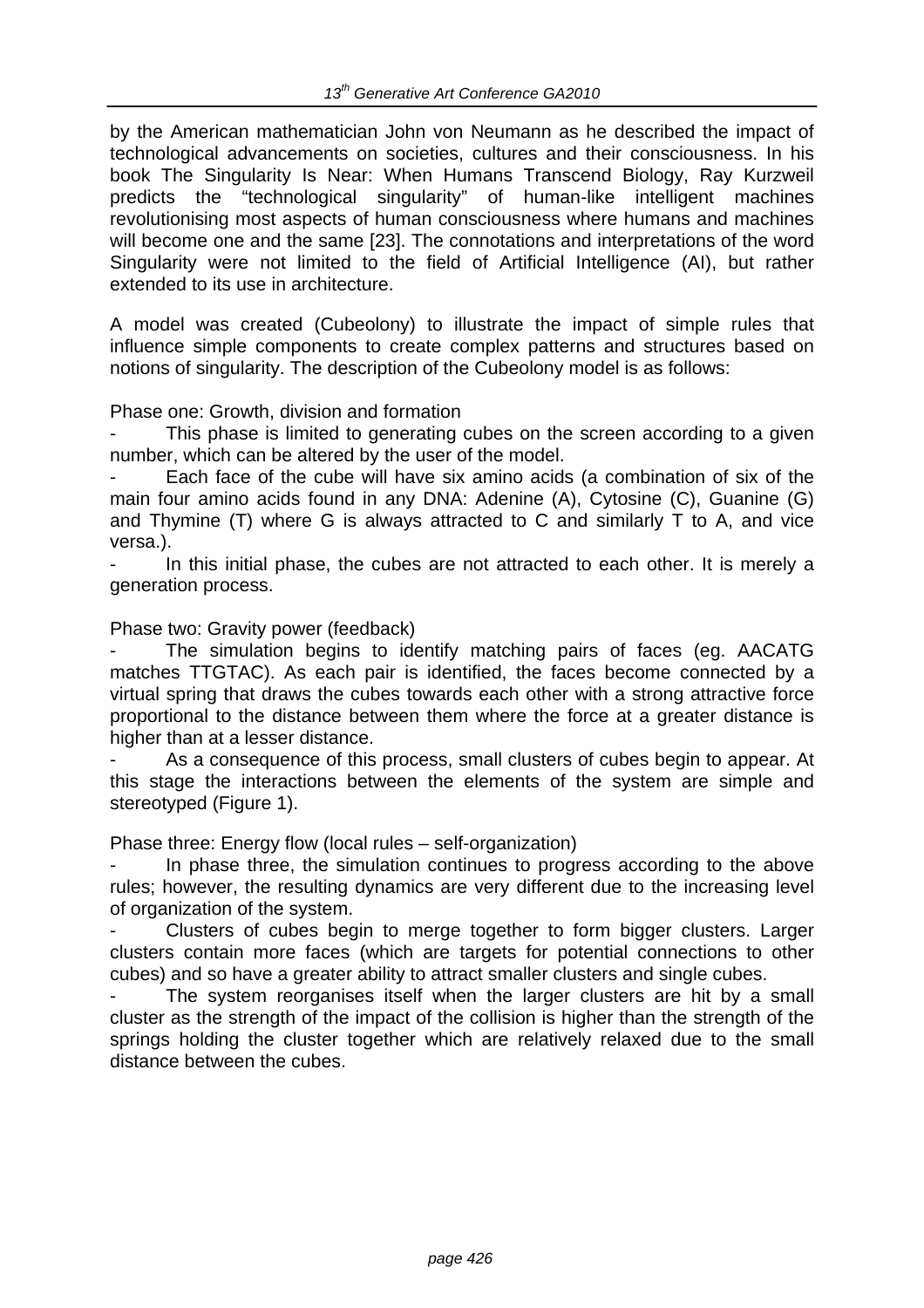

*Figure 1: Connections and potential emerging generative form and space.* 

The simulation (Figure 2) can be found at:

http://sanamurrani.me.uk/cubeolony/Cubeolony.htm. It provides the ability to control the number of cubes to be generated, the speeds at which cubes and springs are created, as well as the strength and damping of the springs. The display can be rotated using the W, A, S, and D keys and zoomed using the up and down arrow keys. The expand button temporarily causes all springs to be extended, which causes the forms to become unstable; they will be regenerated in different configurations when the button is released.



*Figure 2: Snapshots of the simulation through time showing its behaviour.* 

The simulation exhibits generative behaviour for some time, however, it will eventually reach a stable state. This depends on various parameters of the simulation, most importantly the number of cubes given at the start of the simulation. The design of this simulation exhibits a complex relationship between the rules of the simulation and the physics of the environment leading to highly dynamic and unpredictable behaviour. A cube within a cluster exhibits collective behaviour in relation to the other cubes in the same cluster, at the same time, any cube can exhibit powerful individual behaviour when it becomes attracted to a cube outside its own cluster. Simple rules guide the whole system which results in the generation of different spatio-temporal forms. This simulation can work as a model for further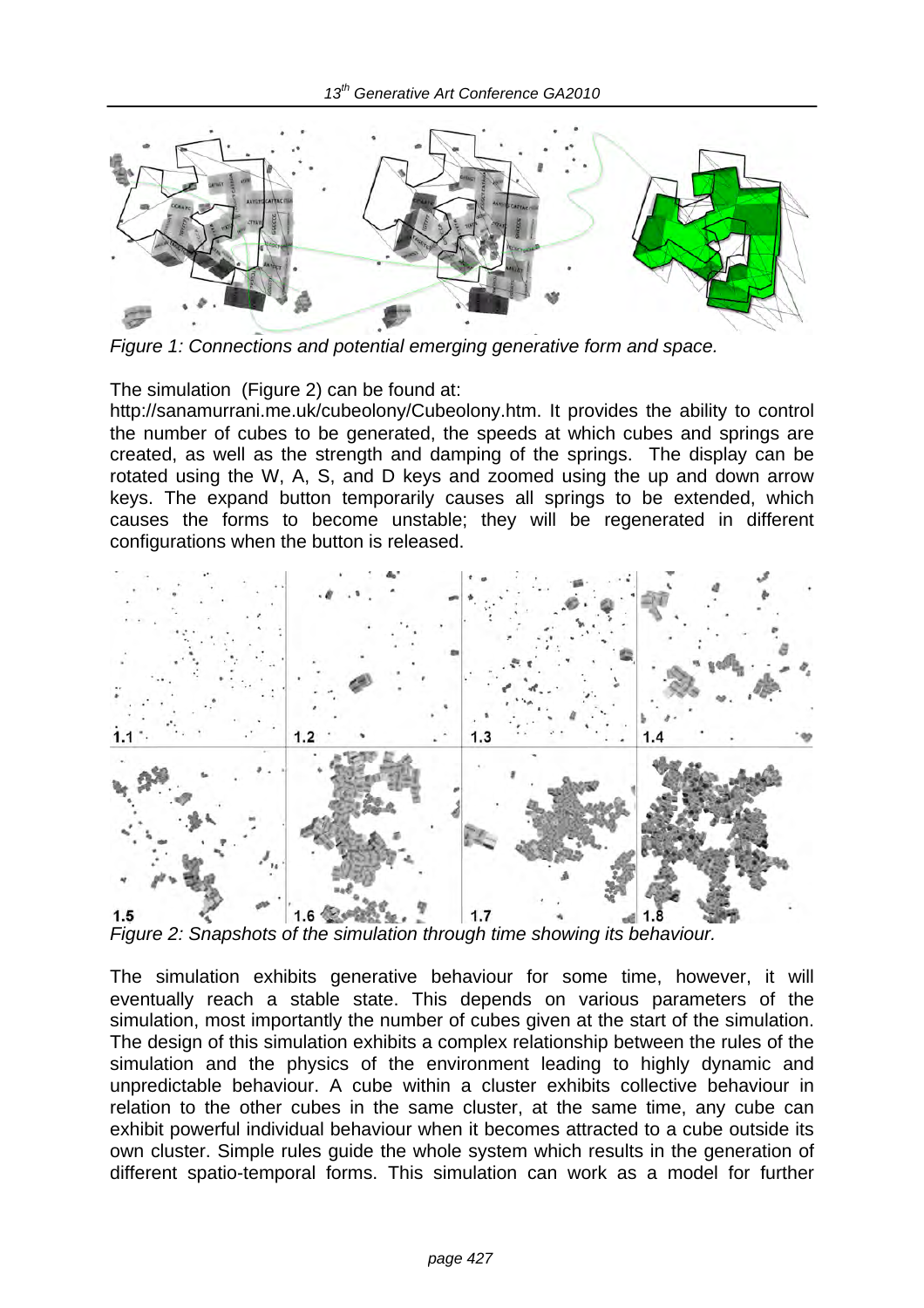projects to assist in the creation of emergent interactive architectural spaces and forms.

The simulation takes inspiration from the field of Cellular Automata and particularly Conway's Game of Life, where each unit follows a straightforward rule that produces emergent behaviour in the system as a whole. The initiated simulation is in fact an autopoietic system as it exhibits self-production behaviour through interactions between its constituting agents or components. The term autopoiesis is adopted from Maturana and Varela's descriptions of the processes of living machines. "An autopoietic machine is a machine organised (defined as a unity) as a network of processes of production (transformation and destruction) of components that produces the components which: (i) through their interactions and transformations continuously regenerate and realise the network of processes (relations) that produced them; and (ii) constitute it (the machine) as a concrete unity in the space in which they (the components) exist by specifying the topological domain of its realisation as such a network" [14].

The essence of this paper lies in both its explanation of the trajectories of the folds and thresholds of cybernetics in extracting life processes and principles of complex systems in their collective states, as well as its examination through a simulation of the possibilities of generating behaviour in architectural situations and declaring architecture as a transient product of the process of becoming. Thus, the influence of the field of biology and the technological generation has affected architecture directly and indirectly, through both bottom-up and top-down trajectories. This effect was embodied in its processes of representation and experience for the generation of unstable states and situations (Figure 3). "To be human, indeed to be living, is always to be in a situation, a context, a world. We have no experience of anything that is permanent and independent of these situations" [13]. Accordingly, the collective generative situations of architecture that emerge out of interactions between the processes of their formation, generation, representation and experience, exhibit notions of Maturana and Varela's autopoeitic system [24]. Through oscillations between the processes of being and becoming, the generative situations of architecture maintain their existence, instability and incompleteness.



*Figure 3: Map of spatio-temporal situations.*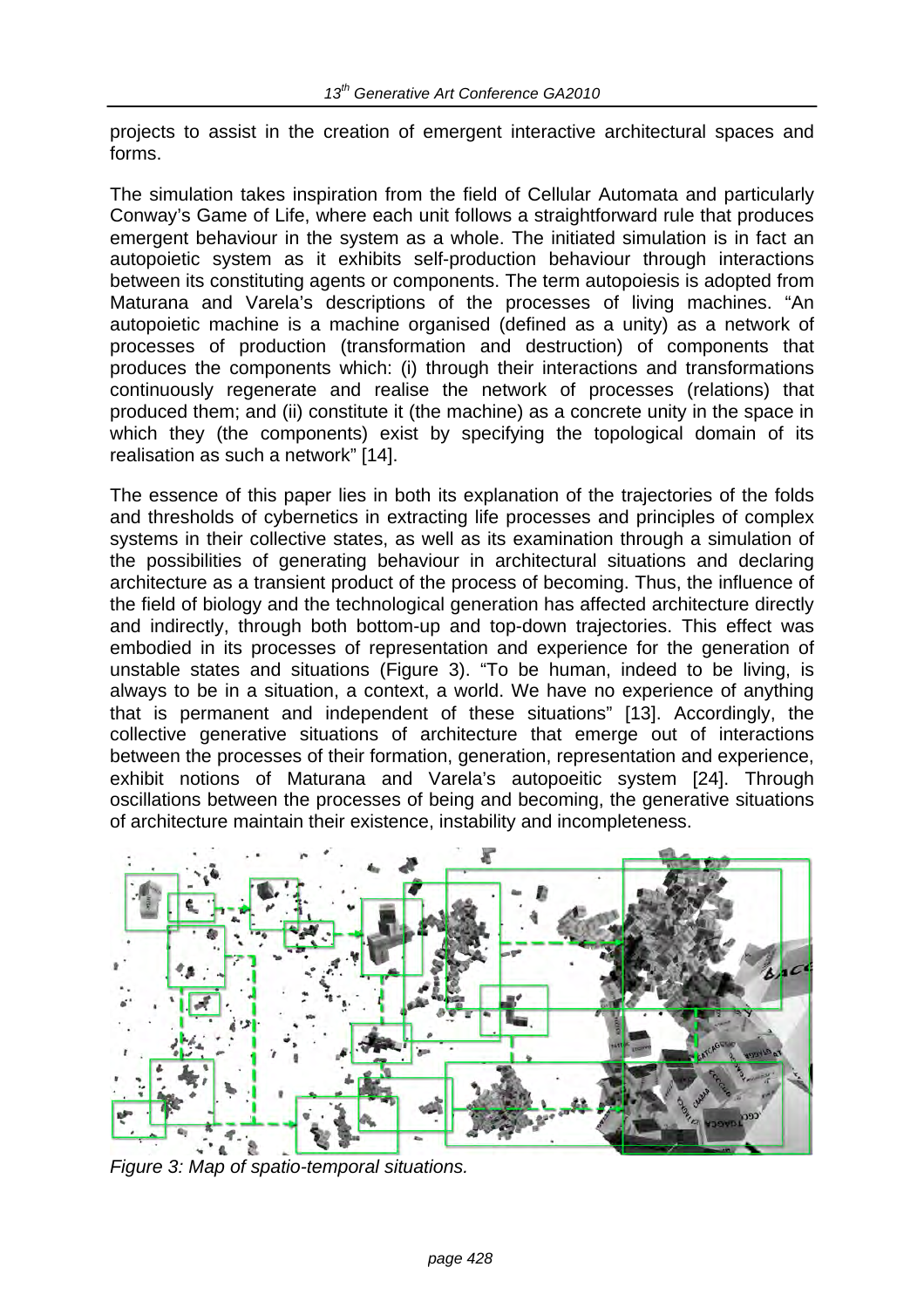# **References**

- 1. Cook, P., *Drawing: The Motive Force of Architecture*. 2008, London: John Wiley & Sons.
- 2. Rattenbury, K., *This Is Not Architecture*. 2002, London: Routledge.
- 3. Kwinter, S., *Architectures of Time: Toward a Theory of the Event in Modernist Culture*. 2002, Cambridge, MA: MIT Press.
- 4. Cruz, M. and S. Pike, *Neoplasmatic Design: Design Experimentation With Bio-Architecture Composites.* Architectural Design, Neoplasmatic Design, 2008. 78(6): p. 6-15.
- 5. Ball, P., *The Self-Made Tapestry: Pattern Formation in Nature*. 2004b, Oxford: Oxford University Press.
- 6. Heylighen, F. and C. Joslyn, *Cybernetics and Second-Order Cybernetics*, in *Encyclopedia of Physical Science & Technology, 3rd ed.*, R.A. Meyers, Editor. 2001, Academic Press: New York. p. 2.
- 7. Ashby, R., *An Introduction to Cybernetics*. 1957, London: Chapman and Hall Ltd.
- 8. Wiener, N., *Cybernetics: Or Control and Communication in the Animal, and the Machine*. 1962, Cambridge, MA: The MIT Press.
- 9. Murrani, S., *Instability and Incompleteness in Architecture*, in *New Realities: Being Syncretic*, R. Ascott, et al., Editors. 2009, Springer: Wien. p. 202-206.
- 10. Pask, G., *The Architectural Relevance of Cybernetics.* Architectural Design, 1969. XXXIX(September): p. 494-496.
- 11. Pask, G., *An Approach to Cybernetics*. 1961, London: Hutchinson.
- 12. von Foerster, H. *Cybernetics of Cybernetics*. 1979 [cited 2008 June]; Available from: http://www.eesc.usp.br/nomads/processos\_de\_design/cibernetica\_ic/textos%2

0linkados/foerster\_cybernetics%20of%20cybernetics.pdf.

- 13. Varela, F.J., E. Thompson, and E. Rosch, *The Embodied Mind: Cognitive Science and Human Experience*. 1991, Cambridge MA: MIT Press.
- 14. Maturana, H.R. and F.J. Varela, *Autopoiesis and Cognition: The Realization of the Living*. 1980, Dordecht, Holland: D. Reidel Publishing Co.
- 15. Jencks, C., *The New Paradigm in Architecture: The Language of Post-Modernism*. 2002, London: Yale University Press.
- 16. Steele, B., *Peter Eisenman & Rem Koolhaas, 2006: A Conversation Moderated By Brett Steele*, in *Architecture Words I: Supercritical: Peter Eisenman & Rem Koolhaas*, B. Steele, Editor. 2010, Architectural Association: London.
- 17. Eisenman, P., *Written into the Void: Selected Writings 1990-2004*. 2007: Yale University Press.
- 18. Massey, D., *For Space*. 2009, London: SSAGE Publications Ltd.
- 19. Aranda, B. and C. Lasch, *Tooling*. 2006, NY: Princeton Architectural Press. 6.
- 20. Kwinter, S., *Afterword*, in *Tooling*, B. Aranda and C. Lasch, Editors. 2006, Princeton Architectural Press: NY. p. 92-93.
- 21. Turing, A., *The Chemical Basis of Morphogenesis (1952)*, in *The Essential Turing: The Ideas that Gave Birth to the Computer Age*, B.J. Copeland, Editor. 2004, Oxford University Press: Oxford.